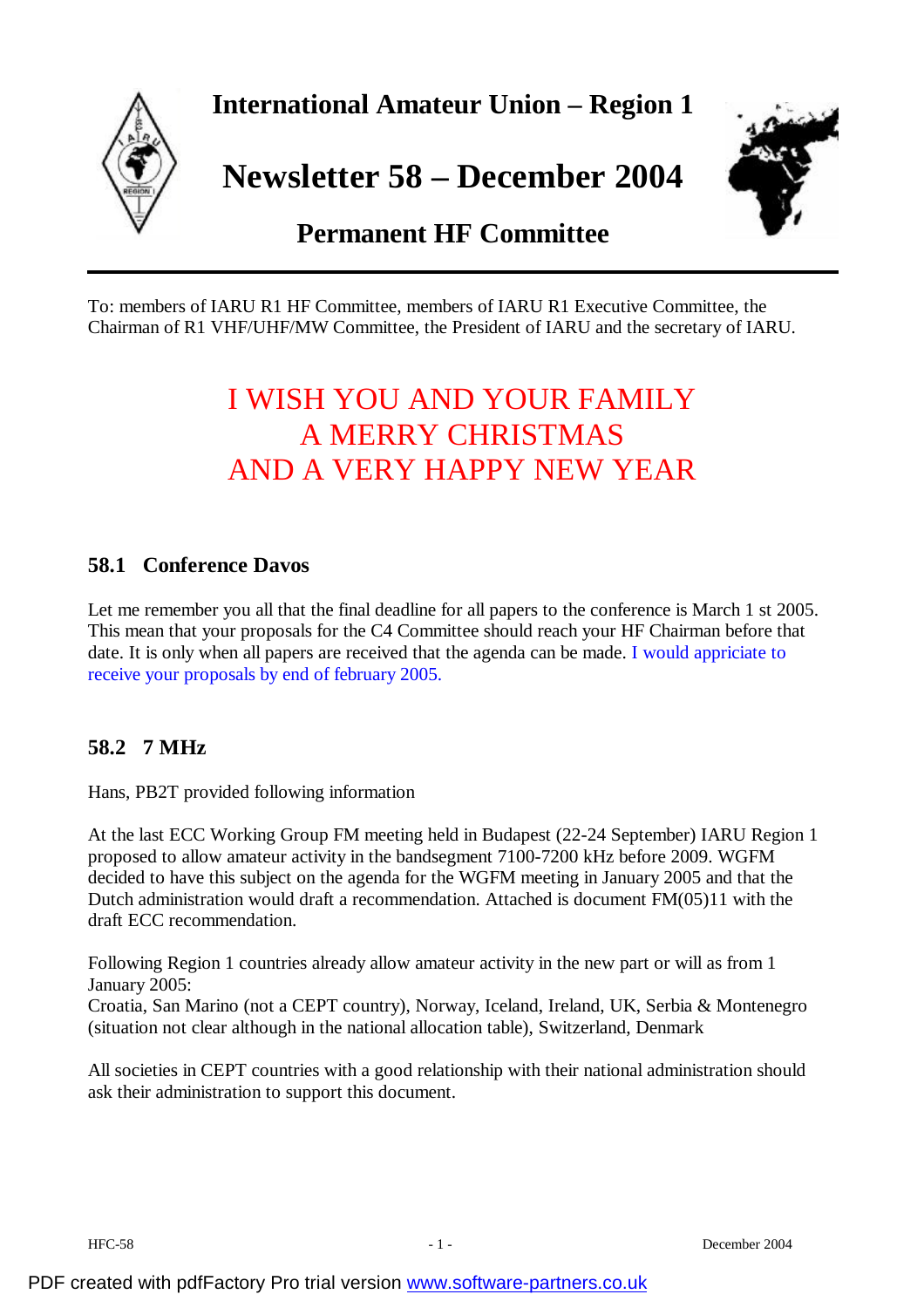# **58.3 News from the Bandplan working group**

The IARU Region 1 Bandplanning Working Group continues to work to reach agreement on an updated HF Bandplan as mandated by the 2001 San Marino Conference and the 2004 Interim HF Managers meeting at Friedrichshafen. Recent proposals due to be submitted to the American Federal Communications Commission (FCC) by the ARRL has caused some concern amongst members of the group and these proposals are being studied to see how they might affect Region 1.

## **58.4 Ionosfera**

IW2NMB, Florio Dalla Vedova – AMSAT-Italia, did send me following information:

### Space Weather and the Radioamateur Community

The "**Space Weather**" - although the term itself is still poorly known - has many impacts on our daily lives, especially in the scientific, applicative, crisis management and recreative activities.

The Radioamateur Community (about 1 million of people sparse over the World) has a special "relationship" with Space Weather in that its various activities touch (and are touched by) many of the Space Weather effects/phenomena. Radioamateurs indeed in their private lives study, apply, help with and enjoy from the use of their (radio-) equipment and (RF) environment, both subject to the Space Weather conditions.

Many Individuals and/or Radioamateur Societies are currently active in projects relating to Space Weather : some of them make use of the ionosphere to propagate their HF signals, other are engaged in projects aiming at improving our practical knowledge of this phenomenon.

In particular, AMSAT-Italia is conducting various Space Weather related projects :

- \* **SkyWave** : a small satellite project devoted to the in-orbit data collection for the study of the ionosphere.
- \* **Ionosfera** (with and for the European Space Agency): a Space Weather Pilot Project accessible via website, for the prediction and analysis of the HF communications via the ionosphere.
- \* **RATS** : a scientific RF instrument proposed as primary payload onboard SkyWave.

If you want to know more about this interesting project, you can visit their website: <http://esa-spaceweather.net/sda/ionosfera>

or contact Florio on his email adresse: [iw2nmb@amsat.org](mailto:iw2nmb@amsat.org)

### **58.4 Welcome to new HF Managers**

DK4VW, Ulli Mueller took over from Hartmut, DL1VDL his e-mail adress is: [mueller1@staff.uni-marburg.de](mailto:mueller1@staff.uni-marburg.de)

In Czech Republic became OK1AU, Stan Veit the new HF Manager. his e-mail adress is: [ok1au@crk.cz](mailto:ok1au@crk.cz)